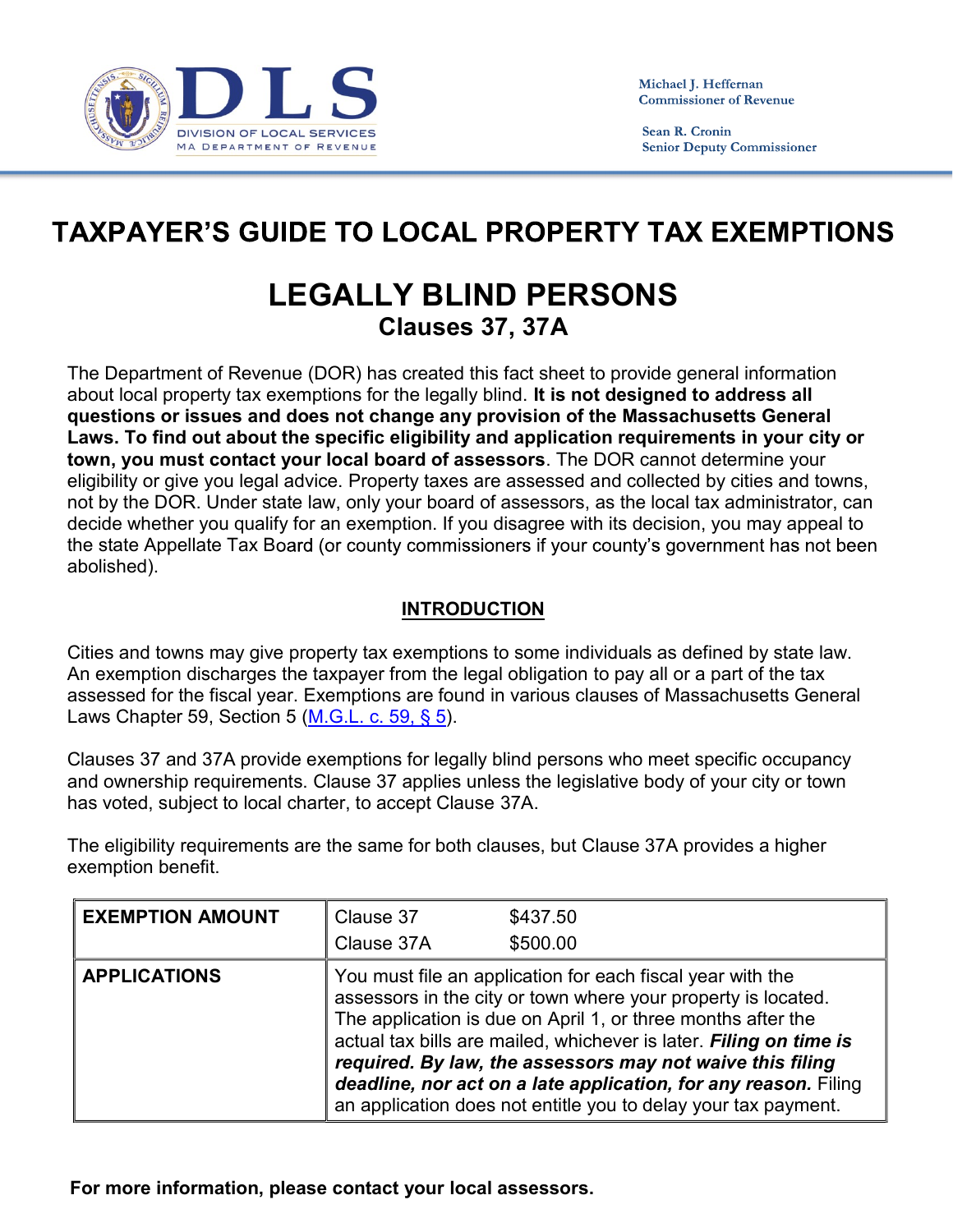| <b>DOCUMENTATION</b>                      | You must provide the assessors with whatever information is<br>reasonably required to establish eligibility. This information may<br>include, but is not limited to:<br>1. Evidence of domicile and ownership.<br>2. Proof of legal blindness.                                                                                                                                                                                                  |
|-------------------------------------------|-------------------------------------------------------------------------------------------------------------------------------------------------------------------------------------------------------------------------------------------------------------------------------------------------------------------------------------------------------------------------------------------------------------------------------------------------|
| <b>NUMBER OF</b><br><b>EXEMPTIONS</b>     | With limited exceptions, you may only receive one exemption<br>under M.G.L. c. 59, $\S$ 5 for each fiscal year. If you qualify for<br>more than one, you will receive the one that provides the<br>greatest benefit. You may receive an exemption and if qualified,<br>defer all or a part of the balance of the reduced tax.                                                                                                                   |
| <b>ELIGIBILITY</b><br><b>REQUIREMENTS</b> | You must satisfy tests relating to domicile, ownership and legal<br>blindness. You must meet all eligibility requirements as of<br>July 1 of the tax year. (The fiscal year of cities and towns<br>begins July 1 and ends the following June 30.) If you do not<br>meet all requirements as July 1, you cannot receive all or<br>any portion of the exemption for that tax year.                                                                |
| <b>DOMICILE</b>                           | You must occupy the property as your domicile. Your domicile is<br>where your principal and legal home is located, your family,<br>social, civic and economic life is centered and you plan to return<br>whenever you are away. You may have more than one<br>residence, but only one domicile.                                                                                                                                                 |
| <b>OWNERSHIP</b>                          | You must own the property.<br>1. Your ownership interest must be worth at least \$5,000. You<br>may own this interest solely, as a joint owner or as a tenant<br>in common.<br>2. If you hold a life estate in the domicile, you are the owner.<br>3. If your domicile is held in a trust, you are the owner only if:<br>a. You are a trustee or co-trustee of that trust, and<br>b. You have a sufficient beneficial interest in the domicile. |
| <b>LEGAL BLINDNESS</b>                    | With each year's application, you must submit a current<br>"Certificate of Legal Blindness" from the Massachusetts<br>Commission for the Blind or you may substitute a statement<br>from your doctor or optometrist certifying you are legally blind<br>under G.L. c. 6, section 136.                                                                                                                                                           |
| <b>EXEMPTION CREDIT</b>                   | If the assessors decide you are eligible and grant an exemption,<br>the amount granted is credited toward and reduces the tax<br>assessed on your domicile for that fiscal year. You will only<br>receive a refund if the entire tax for the year has already<br>been paid at the time the exemption is granted.                                                                                                                                |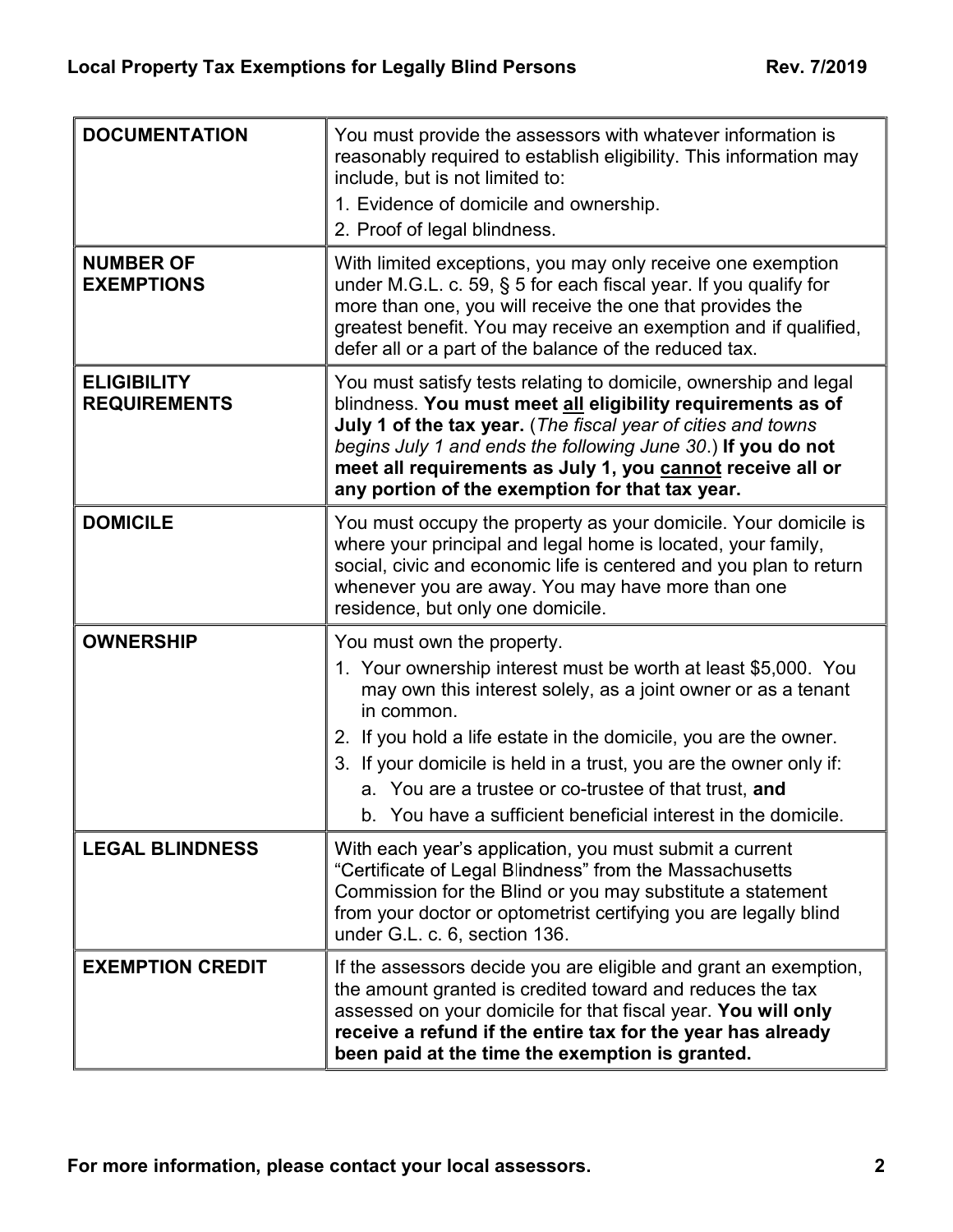| <b>SALE OF DOMICILE</b> | If you are selling your domicile, you should make your attorney<br>aware that you receive a property tax exemption that reduces<br>the tax owed for the fiscal year. The sale is a private financial<br>transaction and as a party, you are responsible for seeing<br>that the exemption is properly credited at the closing,<br>through escrow or other arrangements, when the parties<br>make adjustments for local property taxes or charges. Your<br>city or town is not responsible for seeing that you and the buyer<br>allocate the property taxes so you get the benefit of the<br>exemption. |  |  |
|-------------------------|-------------------------------------------------------------------------------------------------------------------------------------------------------------------------------------------------------------------------------------------------------------------------------------------------------------------------------------------------------------------------------------------------------------------------------------------------------------------------------------------------------------------------------------------------------------------------------------------------------|--|--|
|-------------------------|-------------------------------------------------------------------------------------------------------------------------------------------------------------------------------------------------------------------------------------------------------------------------------------------------------------------------------------------------------------------------------------------------------------------------------------------------------------------------------------------------------------------------------------------------------------------------------------------------------|--|--|

|                                                | <b>APPEALS</b>                                                                                                                                                                                                                                                                                                                                                                                                                                                                                                                                            |
|------------------------------------------------|-----------------------------------------------------------------------------------------------------------------------------------------------------------------------------------------------------------------------------------------------------------------------------------------------------------------------------------------------------------------------------------------------------------------------------------------------------------------------------------------------------------------------------------------------------------|
| <b>Appellate Tax Board</b>                     | The Appellate Tax Board (ATB) is an independent, quasi-<br>judicial state board that hears taxpayer appeals from local<br>assessors' decisions on property tax abatements and<br>exemptions. If county government has not been abolished,<br>appeals may be made to the county commissioners instead, but<br>assessors may and usually do transfer those appeals to the<br>ATB. ATB decisions may be appealed to the Appeals Court<br>and, ultimately, to the Supreme Judicial Court.                                                                     |
|                                                | You can obtain the ATB's <i>quide</i> to the property tax appeal<br>process from its website (www.mass.gov/atb) or by calling 617-<br>727-3100.                                                                                                                                                                                                                                                                                                                                                                                                           |
| <b>Appeal of Action of</b><br><b>Assessors</b> | You have three months from the date of the assessors'<br>decision on your exemption application to appeal to the ATB.<br>This includes decisions to deny any exemption or to<br>grant an exemption that provides a lesser benefit. If the<br>application was deemed denied, your appeal must be filed<br>within three months of the deemed denied date. As a general<br>rule, if the real estate tax on your domicile is over \$5,000, you<br>must also have paid all preliminary and actual tax installments<br>on time for the ATB to hear your appeal. |
|                                                | The assessors may grant the exemption or higher exemption in<br>final settlement of your application during the three month<br>period for filing an appeal. In that case, you do not have to have<br>filed an appeal with the ATB. However, if a settlement is not<br>reached and an exemption not granted during that period, you<br>must have filed your appeal by the deadline. If not, the ATB<br>cannot hear the appeal.                                                                                                                             |